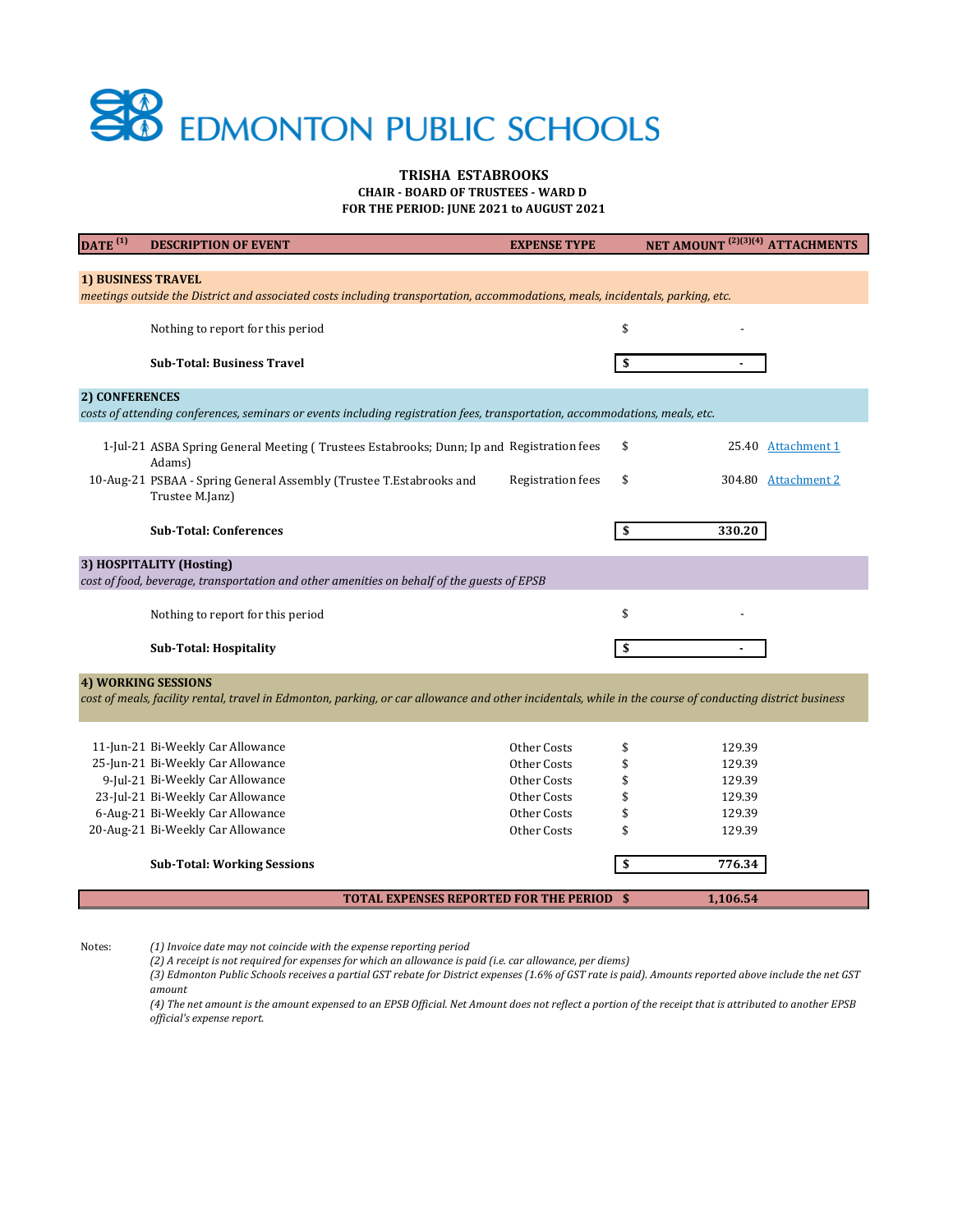Suite 1200, 9925 - 109 Street Edmonton, AB T5K 2J8 Phone: 780.482.7311 Fax: 780.482.5659 www.asba.ab.ca email: finance@asba.ab.ca

#### **INVOICE TO**

Edmonton School District No.7 Centre for Education One Kingsway Avenue Edmonton, AB T5H 4G9

| <b>Invoice</b> |  |
|----------------|--|
|----------------|--|

| Date      | Invoice $#$ |  |
|-----------|-------------|--|
| 6/24/2021 | 2020266     |  |

Terms - Net 30 days

Business No. 10669 4268 RT0001

| Quantity | Item         | Description                                                                         | Net             | Amount         |
|----------|--------------|-------------------------------------------------------------------------------------|-----------------|----------------|
|          | 000-51000-30 | Registration as attached - ASBA Spring General<br>Meeting<br>GST on sales           | 100.00<br>5.00% | 100.00<br>5.00 |
|          |              |                                                                                     |                 |                |
|          |              | Attendees: Trustees Sherry Adams, Shelagh Dunn, Trisha<br>Estabrooks and Nathan Ip. |                 |                |
|          |              |                                                                                     |                 |                |
|          |              |                                                                                     |                 |                |
|          |              |                                                                                     |                 |                |
|          |              |                                                                                     |                 |                |
|          |              |                                                                                     |                 |                |
|          |              |                                                                                     | Subtotal        | CAD 100.00     |
|          |              |                                                                                     | <b>GST 5%</b>   | CAD 5.00       |
|          |              |                                                                                     | <b>Total</b>    | CAD 105.00     |

<span id="page-1-0"></span>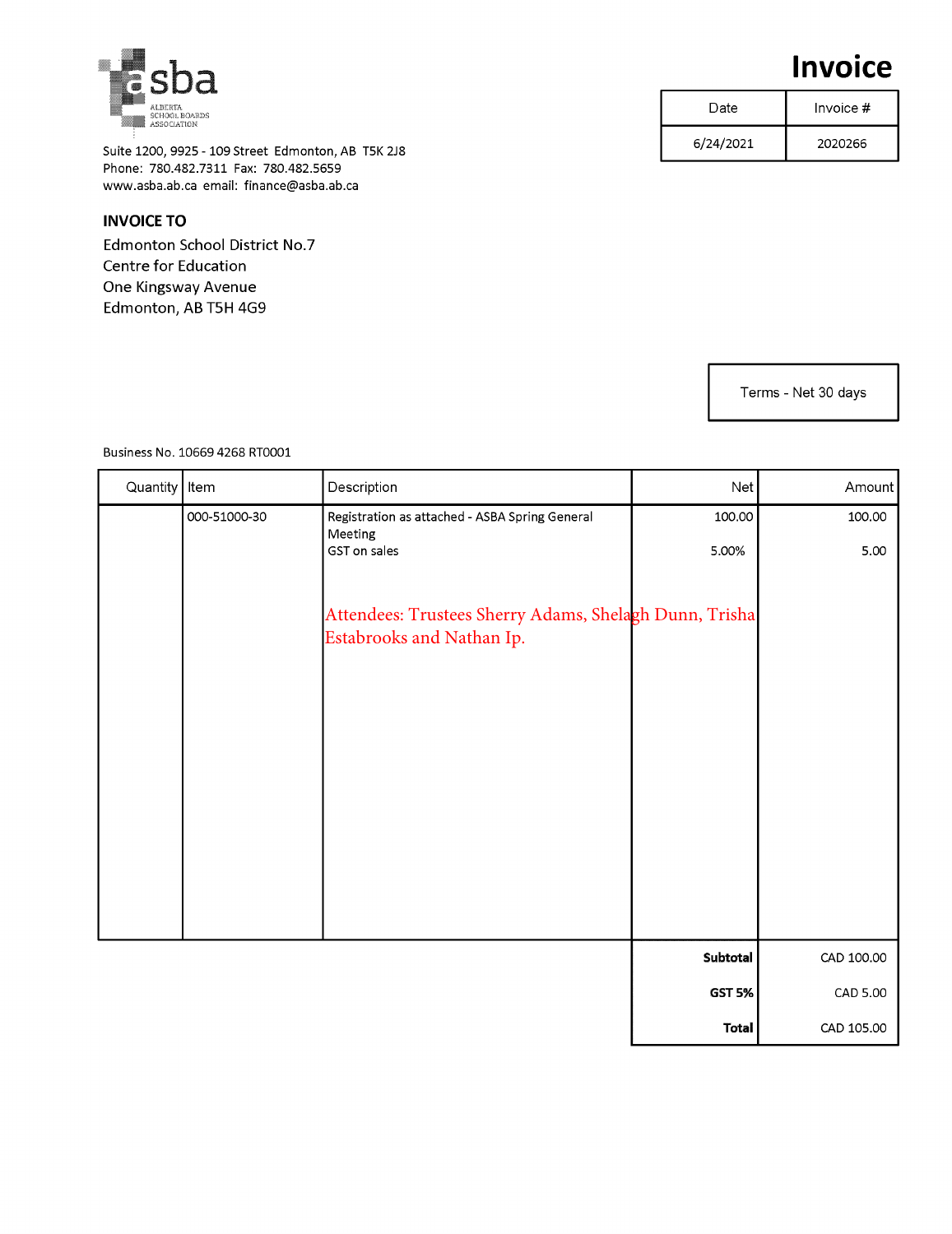# Alberta School Boards Association **Spring General Meeting** June 7-8, 2021

| <b>School Board</b>          | <b>Acctg Code</b> | <b>First Name</b> | <b>Last Name</b> | Title       | <b>Reg Fee</b> |
|------------------------------|-------------------|-------------------|------------------|-------------|----------------|
| <b>Edmonton Public</b>       | edm02             | Sherry            | Adams            | Trustee     | \$0.00         |
| <b>Edmonton Public</b>       | edm02             | Shelagh           | Dunn             | Trustee     | \$0.00         |
| <b>Edmonton Public</b>       | edm02             | Trisha            | Estabrooks       | Board Chair | \$100.00       |
| <b>Edmonton Public</b>       | edm02             | Nathan            | Ip               | Trustee     | \$0.00         |
| <b>Edmonton Public Total</b> |                   |                   |                  |             | \$100.00       |